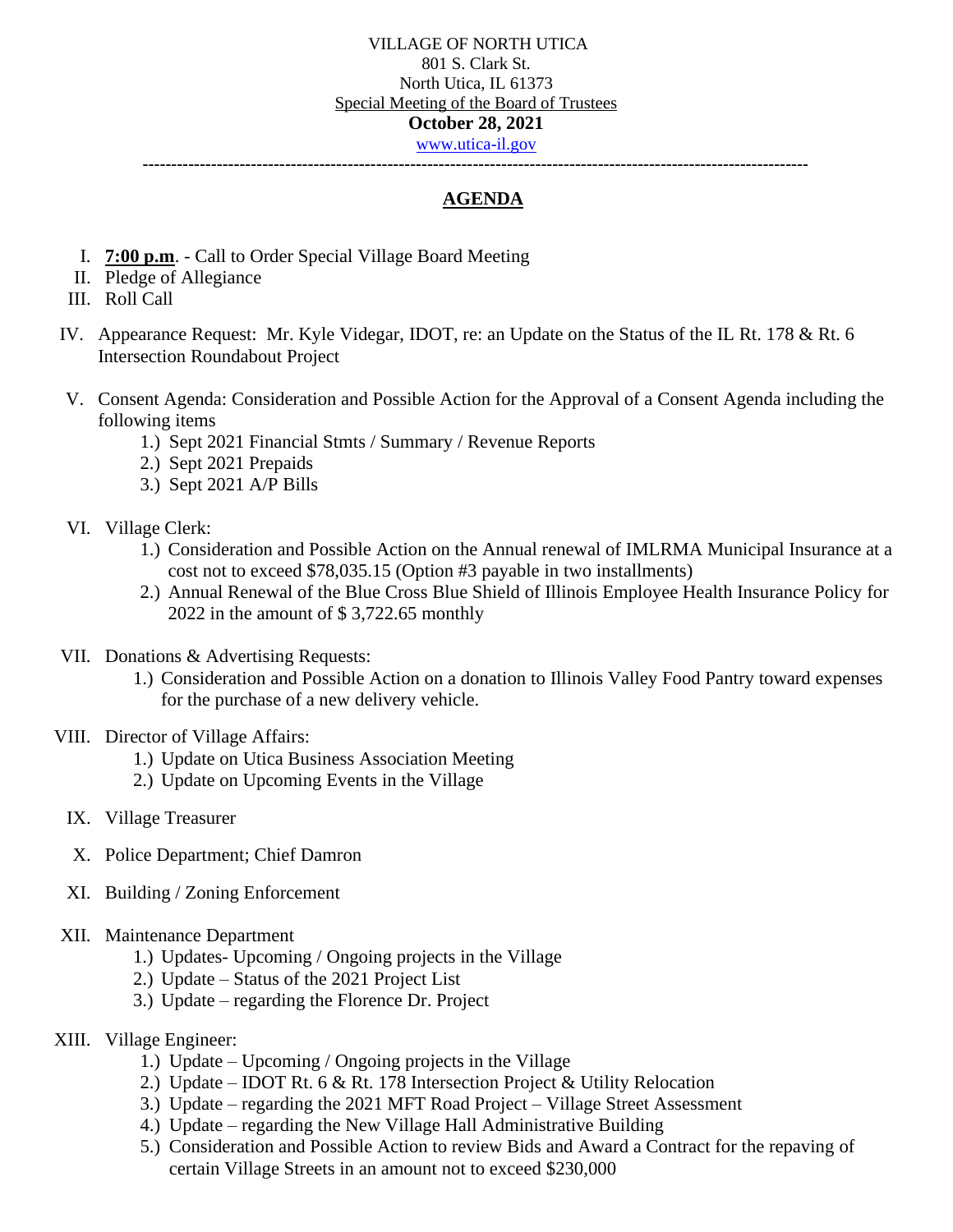- XIV. Village Attorney:
	- 1.) Consideration and Possible Action on an Ordinance for the Annexation of Property located at 767 N. 2856<sup>th</sup> Rd. in the Village of North Utica
- XV. Village President:
	- 1.) Consideration and Possible Action on a Proclamation recognizing January 23 29, 2022 as School Choice Week in the Village of North Utica
- XVI. Committee / Trustee Reports:
	- 1.) Updates from Committees:
		- A.) Village of North Utica Governmental Affairs Committee
		- B.) Village of North Utica Fire & School Liaison Committee
		- C.) Village of North Utica Zoning Ordinance Review Committee
- XVII. Public Comment
- XVIII. Executive Session
	- 1.) The appointment, employment, compensation, discipline, performance or dismissal for specific employees
	- 2.) Pending Litigation
	- 3.) Purchase/Sale/Lease of Real Property
	- XIX. Possible Action regarding Executive Session items
		- 1.) The appointment, employment, compensation, discipline, performance or dismissal for specific employees
		- 2.) Pending Litigation
		- 3.) Purchase/Sale/Lease of Real Property
	- XX. Adjournment

POSTED: 10-26-2021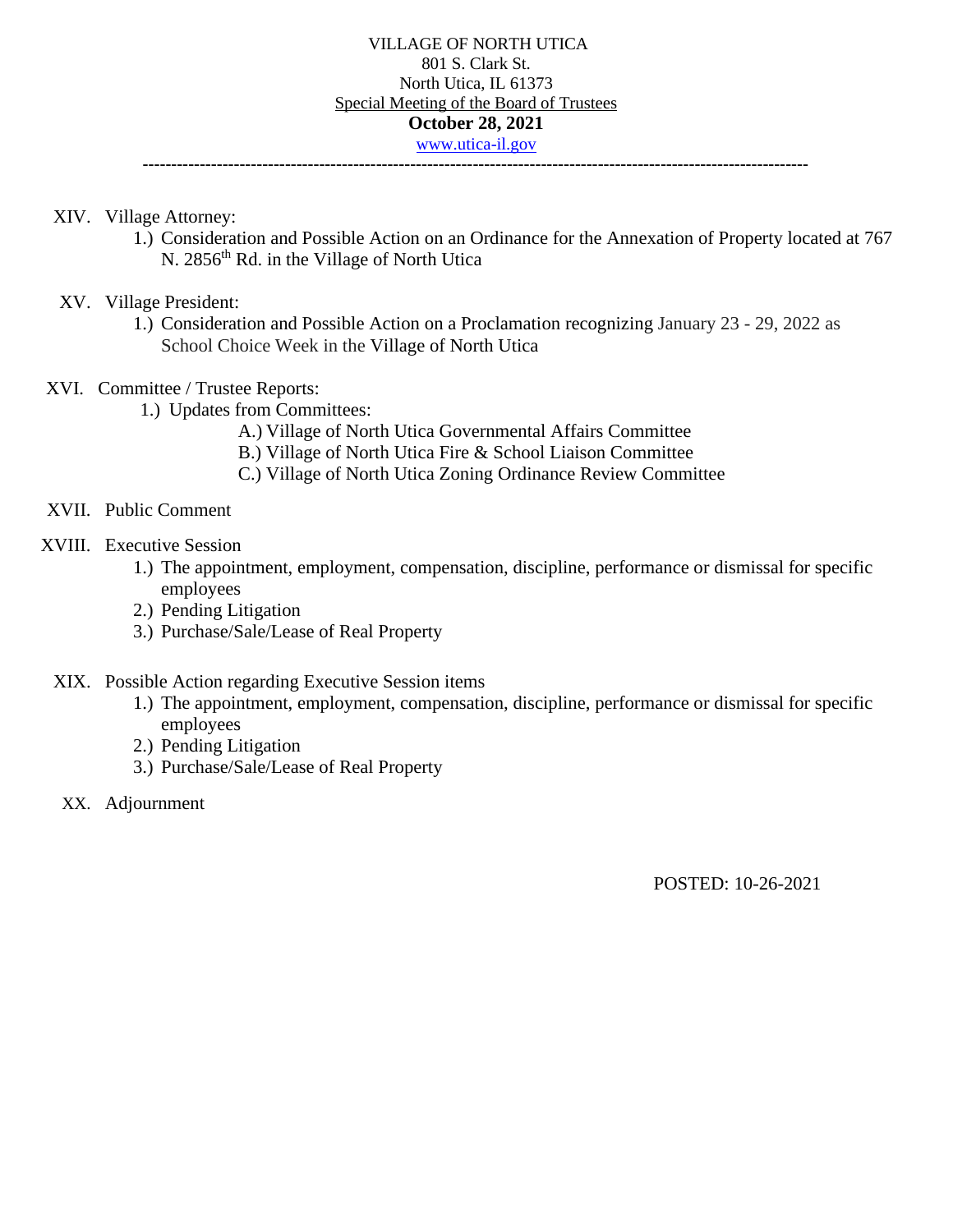### **MINUTES**

At 7:00 the Special Board meeting was called or Order by Village President David Stewart who then led the Pledge of Allegiance.

It was then motioned by Trustee Krizel, seconded by Trustee Schweickert to appoint Director Jamie Turczyn as Clerk Pro-tem for the meeting.

5 Yes Motion Carried

Meeting attendance was recorded. Present at the meeting were Trustees Debbie Krizel, Mary Pawlak, Jim Schrader, John Schweickert, and Nate Holland. Also present at the meeting were Village Attorney Herb Klein, Village Engineer Kevin Heitz, Director of Village Affairs Jamie Turczyn, Public Works Director / Zoning Enforcement Officer Curt Spayer, Police Chief Rodney Damron and Village Treasurer Jill Margis. Village Clerk Laurie Gbur was absent from the meeting.

Appearance Request: Mr. Kyle Videgar, IDOT, re: and Update on the Status of the IL. Rt. 178 & Rt. 6 Instersection Roundabout Project.

Mr. Kyle Videgar, Mr. Nate Sell and Mr. Craig Olsen provided a brief update on the status of the Roundabout Project. They stated that there had been a few setbacks during the beginning of the project regarding utility relocation. All utilities will be permanently relocated soon completing this portion of the project. The project is tentatively scheduled to begin again in May 2022 with a proposed completion timeline within the 2022 construction season. Following the completion of the construction, there will be landscaping scheduled for installation in 2023. The Board appreciated the update on the project.

Consent Agenda: It was motioned by Trustee Schweickert, seconded by Trustee M. Pawlak to approve the Consent Agenda as follows:

- 1.) Sept 2021 Financial Stmts / Summary / Revenue Reports
- 2.) Sept 2021 Prepaids
- 3.) Sept 2021 A/P Bills

5 Yes Motion Carried

Village Clerk: Director Jamie Turczyn provided an update on the following items:

IMLRMA Municipal Insurance- It was motioned by Trustee Holland, seconded by Trustee Schrader to approve the renewal of the IMLRMA Municipal Insurance for 2022 in the amount of \$78,035.15.

5 Yes

Motion Carried

BCBSIL Employee Health Insurance – It was motioned by Trustee Schweickert, seconded by Trustee Krizel to approve the renewal of the Blue Cross Blue Shield of Illinois Employee Health Insurance Policy in the amount of \$3,722.65 monthly.

5 Yes Motion Carried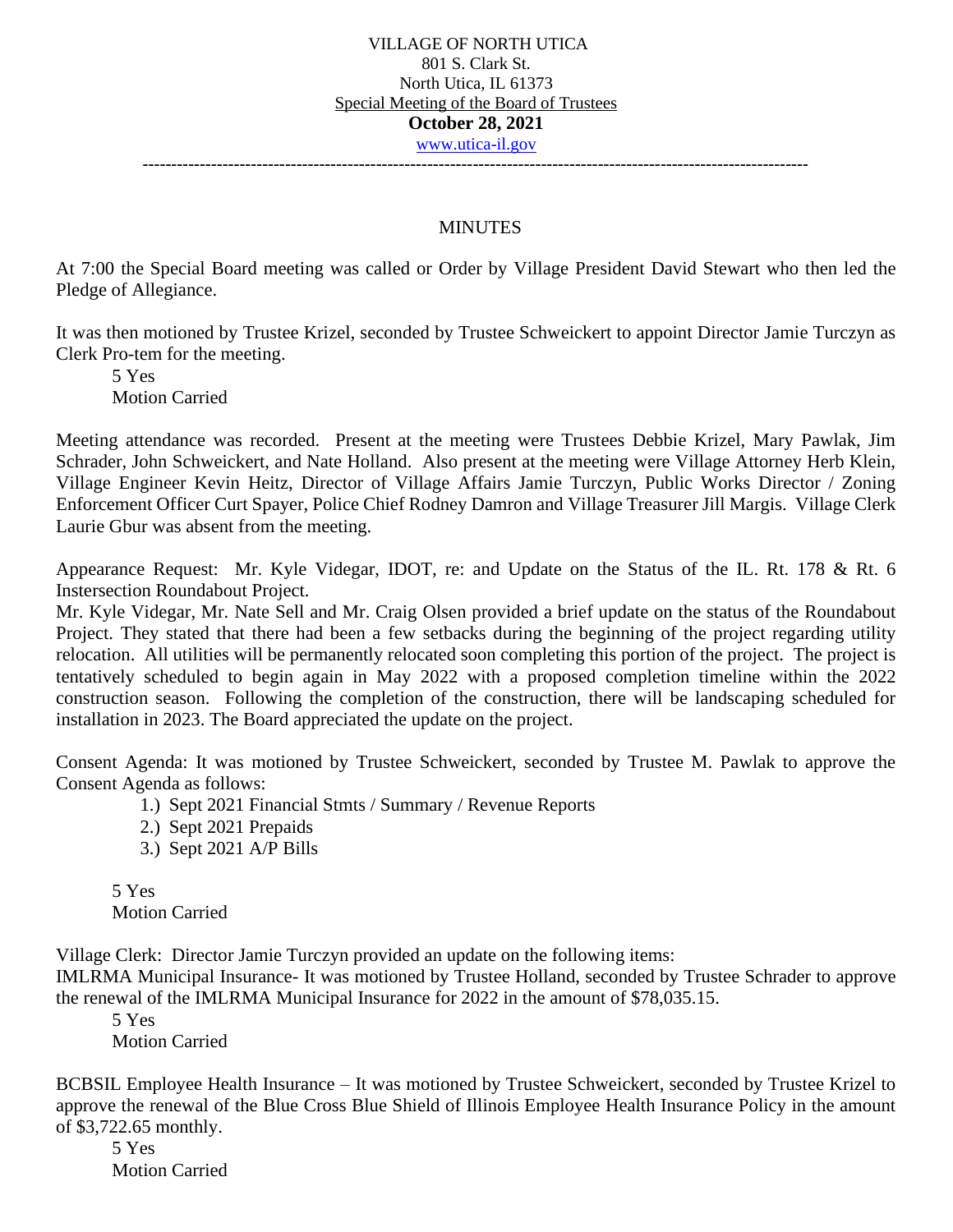## VILLAGE OF NORTH UTICA 801 S. Clark St. North Utica, IL 61373 Special Meeting of the Board of Trustees **October 28, 2021** [www.utica-il.gov](http://www.utica-il.gov/)

**---------------------------------------------------------------------------------------------------------------------**

## MINUTES

Donations & Advertising Requests:

Illinois Valley Food Pantry - It was motioned by Trustee Schrader, seconded by Trustee M. Pawlak to approve a donation in the amount of \$500 to the Illinois Valley Food Pantry.

5 Yes Motion Carried

Director of Village Affairs: Director Turczyn provided an update on events being held in the Village of North Utica.

Witches Night Out – The Witches Night Out event held on October  $21<sup>st</sup>$  went really well.

Veterans Parade – The Utica American Legion will have their annual Veteran Parade on Sunday, November 7, 2021. The Village will have a float and everyone is invited to ride in the parade.

Building / Zoning Enforcement: NONE

Maintenance Department: Public Works Director Curt Spayer provided an update on the ongoing projects in the Village.

Florence Dr. Project – The project should be completed within a couple of days, weather permitting. The road will need to be repaved.

Mill St. – Outdoor Dining is finished for the season so Mill St. has been re-opened to vehicle traffic.

The Maintenance Department will be re-focusing on completing the 2021 project list.

Village Engineer: Village Engineer Kevin Heitz provided an update on the ongoing projects in the Village. Rt. 6 & Rt. 178 Intersection Project – Utility relocation will be completed in mid-November after Ameren is finished with their portion of the relocation.

MFT / Non-MFT Road Project – The MFT Road Project will be put on hold until the 2022 season. A request for bids on the Non-MFT Road Project will be sent out to local contractors to do re-paving of Florence Drive, Northwest St. and the Basketball Courts at the park prior to the end of the year. The estimated cost of this project is between \$200,000 - \$220,000. It was motioned by Trustee Schrader, seconded by Trustee Krizel to authorize the Village Engineer to seek bids for a Non-MFT Road Project and for the Village President to execute a Contract with the lowest responsible bidder for the re-paving of Florence Dr., Northwest St. and the Basketball Courts in an amount not to exceed \$230,000.

5 Yes Motion Carried

Village Hall Administrative Building – The completion of the renovations of the building are getting close and the Village will begin looking at a date to be able to move in.

Village Attorney: Attorney Klein provided a brief summary about the proposed Annexation of property located at 767 N. 2856<sup>th</sup> Rd. in Senica Manor Subdivision. It was then motioned by Trustee Holland, seconded by Trustee Schweickert to approve an Ordinance Annexing property located at 767 N. 2856<sup>th</sup> Rd., Utica, IL. ORD 2021-34

5 Yes Motion Carried